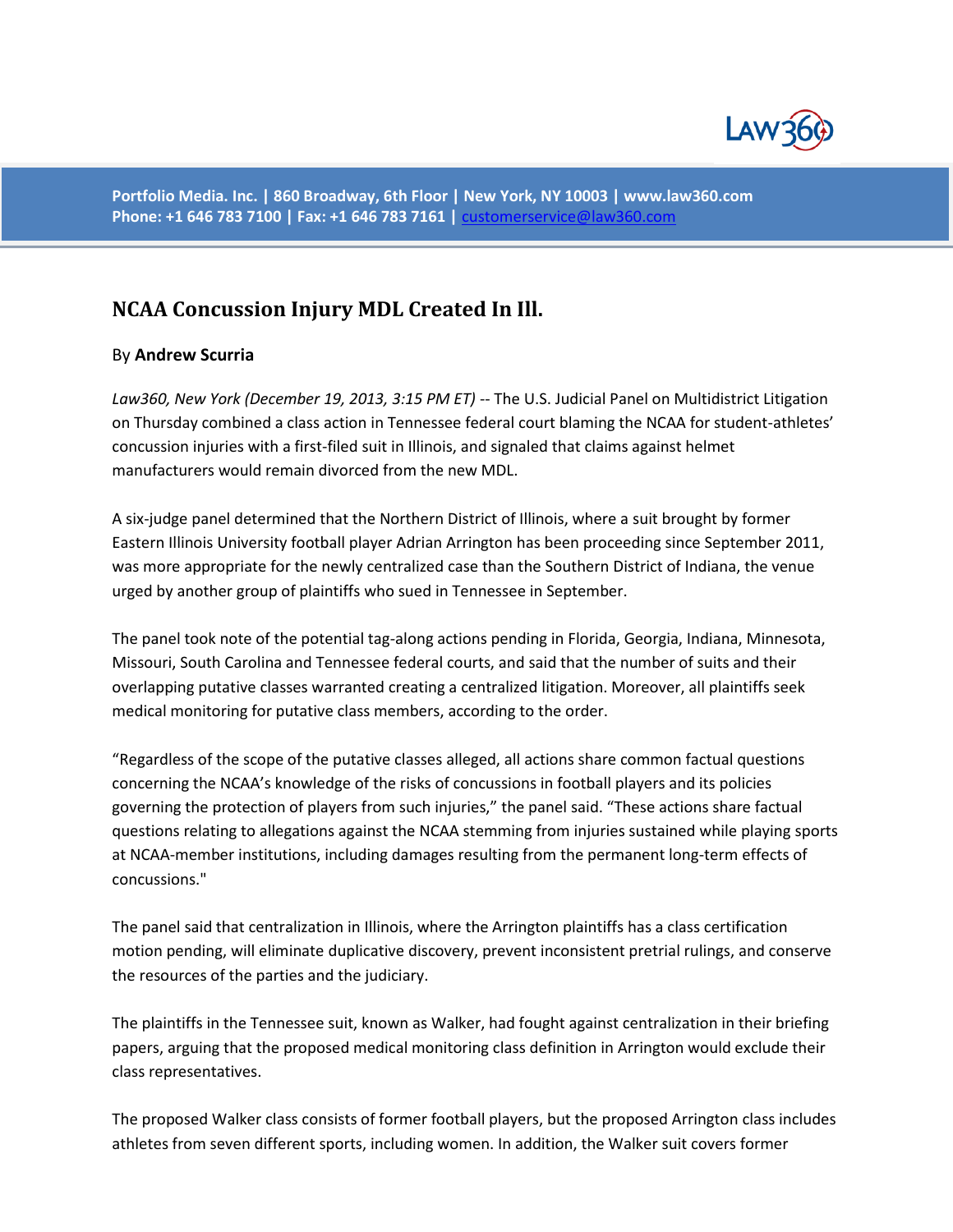players in all 50 states, but the Arrington suit covers players in just 18 states, according to their brief.

But the Walker plaintiffs dropped their opposition to centralization at oral arguments, according to the order.

The JPML also handed a victory to helmet manufacturers Riddell Inc. and Kranos Corp., known as Schutt Sports, by declaring that product liability claims against them in a tag-along suit in Indiana should remain separate from the Illinois MDL.

The Indiana suit was the first from NCAA athletes to target Riddell, which is still a defendant in concussion litigation brought on behalf of NFL players. A landmark \$765 million deal extricated the league from that case in August, but did not cover Riddell.

As the manufacturers had requested, the JPML issued a conditional order separating claims against them from those against the NCAA and sending the NCAA claims to Illinois. According to the order, Riddell belonged in the centralized NFL case because the two were accused of acting in concert to conceal the long-term effects of concussion injuries, but the same wasn't true in the NCAA case.

"It seems unlikely that the products liability claims would share sufficient overlap with the common claims against the NCAA to warrant inclusion in centralized proceedings," the order said.

Riddell's counsel Paul G. Cereghini of Bowman & Brooke LLP said in a statement that the panel acted "appropriately" in keeping the helmet manufacturer claims separate.

"The JPML's ruling should discourage the filing of other baseless lawsuits against the football helmet industry," he said.

The Arrington case has been stayed pending the outcome of a mediation with the NCAA. Negotiations are being overseen by former U.S. District Judge Layn Phillips, who brokered the \$765 million NFL settlement.

The complaint was amended earlier this year to include language similar to the NFL players' suit, claiming the NCAA "unilaterally shouldered for itself a common-law duty to provide players with rules, information and best practices that protect them as much as possible from short-term and long-term health risks."

The suit argues that the NCAA negligently failed to adopt accepted best practices for proper concussion management and improperly delegated responsibility for enforcing concussion protocols to universities it knew were providing inadequate medical care.

The Arrington plaintiffs are represented by Steve Berman, Elizabeth Fegan, Daniel Kurowski and Thomas Ahlering of Hagens Berman Sobol Shapiro LLP and Joseph Siprut of Siprut PC.

The Walker plaintiffs are represented by Michael D. Hausfeld, Richard S. Lewis and Mindy B. Pava of Hausfeld LLP and the Law Offices of Gordon Ball.